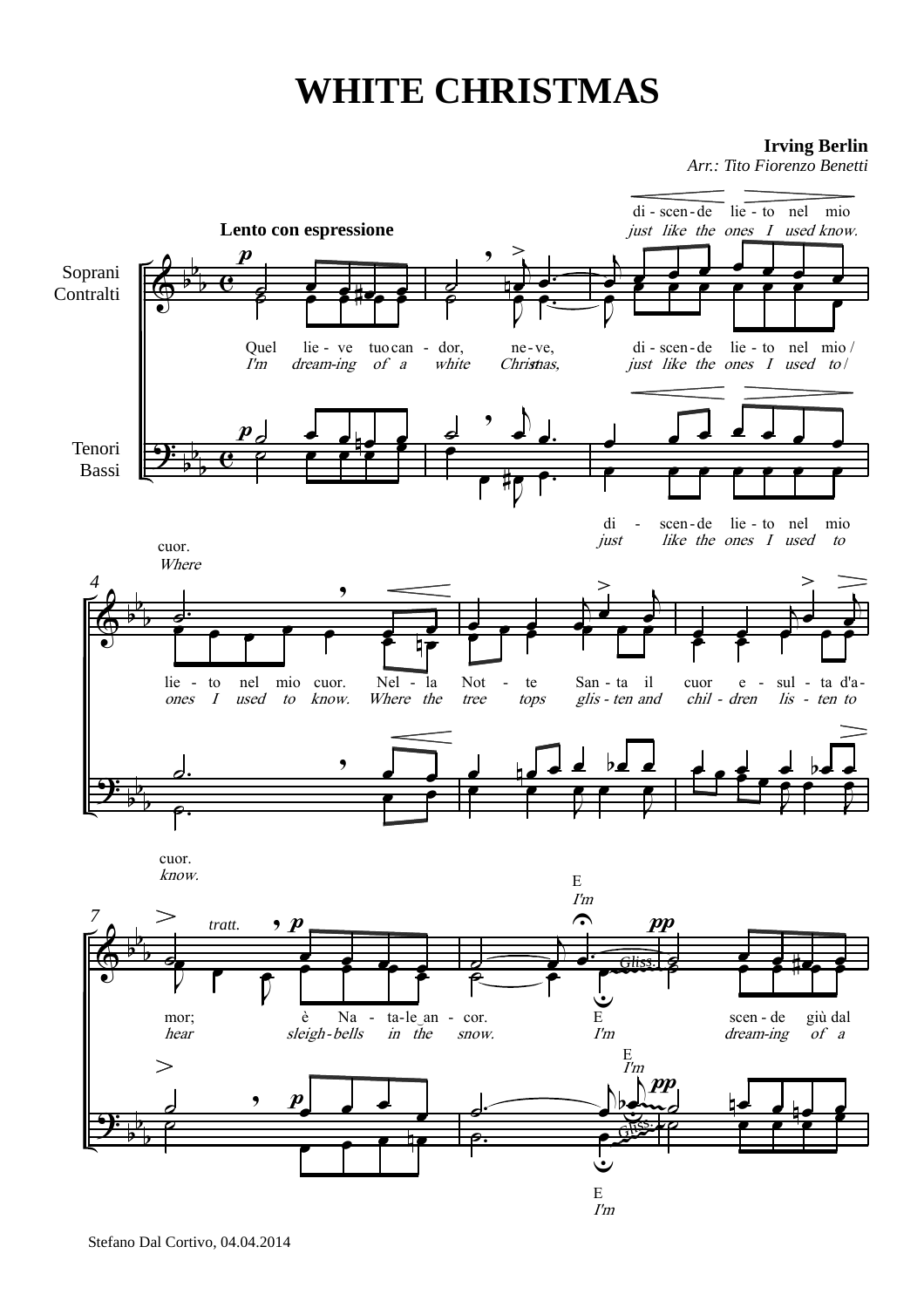## WHITE CHRISTMAS

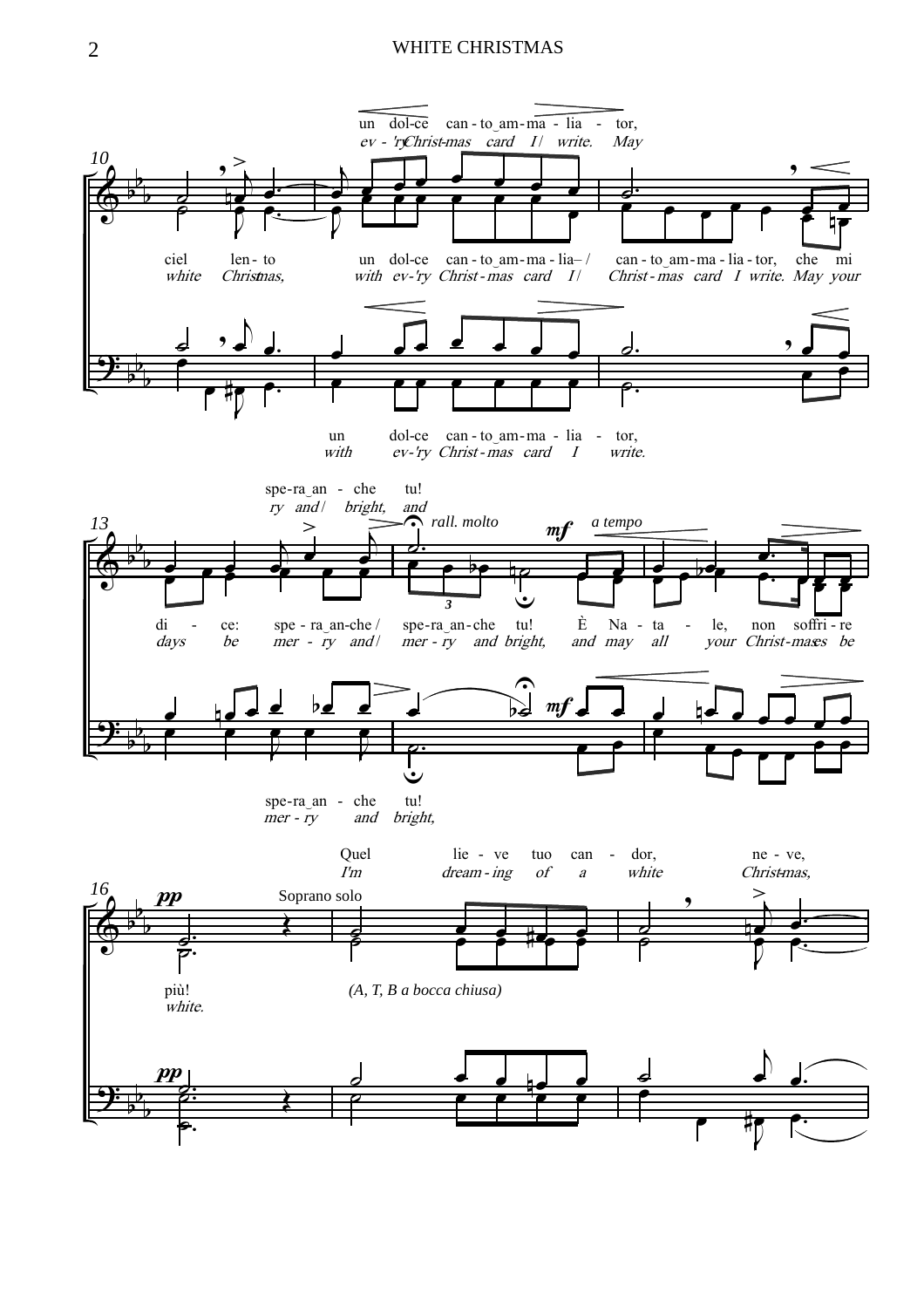## WHITE CHRISTMAS 3